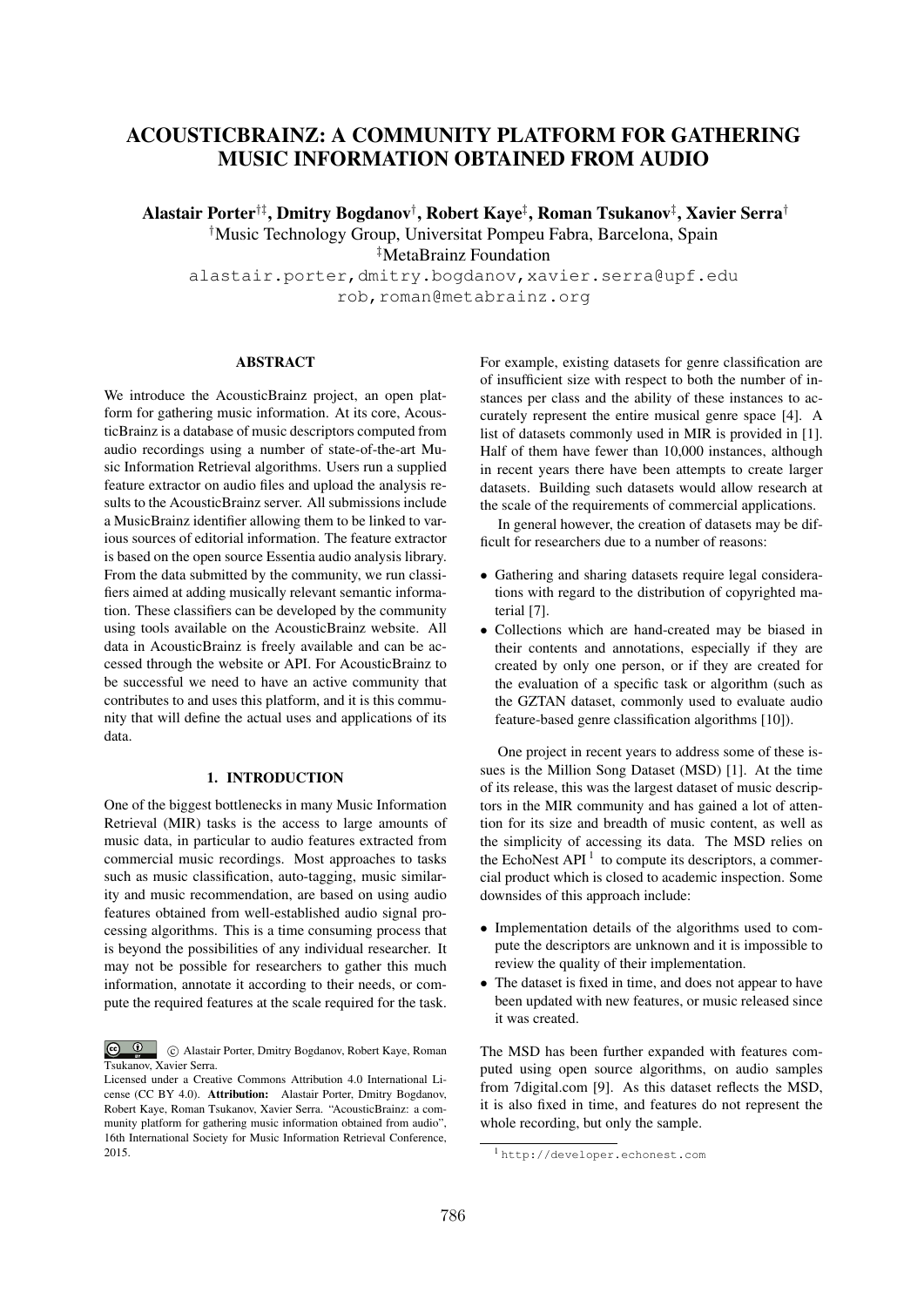Based on these considerations, we believe that there is still space for a large dynamic dataset consisting of music features calculated with open algorithms.

## 2. ACOUSTICBRAINZ

We are introducing a new platform, AcousticBrainz,  $2$  to assist with the gathering of musical data from the music enthusiast and research community, and to provide researchers with large datasets of recordings to work with. All of the source code in AcousticBrainz is open,  $3$  encouraging sharing of algorithms between contributors and providing the ability for people to improve on the work of others. All submitted and generated data is freely available under a Creative Commons CC-0 license (public domain).

The platform is split into three categories: feature extraction, data storage, and the creation of musical semantic information. A feature extractor, based on algorithms in the Essentia audio analysis library [2], can be downloaded by anyone who wishes to contribute data to the project. They run this extractor on their personal computer, giving audio files as input. The output of this extractor is a JSON file for each audio track containing descriptors (see Section 2.3.3). A submission tool provided with the extractor automatically uploads the JSON files to the AcousticBrainz server.

A database stores submissions and makes the data available via an API. AcousticBrainz only stores descriptors of audio, and never the actual audio itself. Submissions are identified by the MusicBrainz identifier (MBID) of the input audio file. These stable identifiers let us uniquely and unambiguously refer to a music recording, and can also let us obtain additional editorial information from MusicBrainz and from other services that also understand MBIDs.

To encourage experimentation with the data, the AcousticBrainz website lets anybody create, annotate, and share their own datasets consisting of recordings present in the database. A search interface lets users query for recordings based on editorial data from MusicBrainz or extracted features and add the results to the dataset. From these datasets users can build classifier models which can be used to estimate characteristics of any recording present in AcousticBrainz.

## 2.1 MusicBrainz

MusicBrainz <sup>4</sup> is a community-maintained open encyclopedia of music information. It contains editorial metadata for many musical concepts, including Artists (individuals, groups, and other people associated with musical events), Releases, Recordings, and Works. It also contains relationships between items, and to other external databases. Data is entered manually by a large community of volunteers (editors), who also vote on changes made by other editors to ensure its quality. It is used by a number of commercial companies. <sup>5</sup> Every item in the database is uniquely identified by an MBID and many companies and organizations rely on these IDs as identifiers for music-related concepts. MBIDs can be used to retrieve data from external services which understand them (e.g., Last.fm, WikiData), and are also a part of the Music Ontology.

## 2.2 Current submission statistics



Figure 1: Release years of submissions from file metadata.

| Format            | Count     |
|-------------------|-----------|
| mp3               | 1,784,778 |
| flac              | 777,826   |
| vorbis            | 83,867    |
| аас               | 64,733    |
| alac              | 29,481    |
| wmay <sub>2</sub> | 4,019     |
| other             | 1,320     |
|                   |           |

Table 1: Number of submissions per audio codec.

At this time, <sup>6</sup> the AcousticBrainz database has audio features submitted for 1,671,701 unique recording MBIDs. We keep duplicate submissions from different sources, resulting in a total of 2,747,094 submissions. For these submissions we also have metadata information available from MusicBrainz, including 99,159 artists and 165,394 releases. The duplicates consist of analyzed features of various source audio files, with differing codecs, encoders, and bit rates. These duplicates let us see real-world examples of the effect of different codecs and encoding parameters on our descriptors. We have collected submission for 538,614 unique MBIDs (807,307 including duplicates) for audio files encoded using a lossless codec (FLAC and ALAC), which is in itself is a large database. The most common audio format for submitted files is MP3, with more submissions than for all other formats combined (Table 1). 94% of submitted files contain year metadata. We show a histogram of the year that submissions were released in Figure 1. The majority of tracks are from the

<sup>2</sup> http://acousticbrainz.org

<sup>3</sup> https://github.com/metabrainz/

acousticbrainz-server

<sup>4</sup> https://musicbrainz.org

<sup>5</sup> https://metabrainz.org/customers

<sup>6</sup> July 7 2015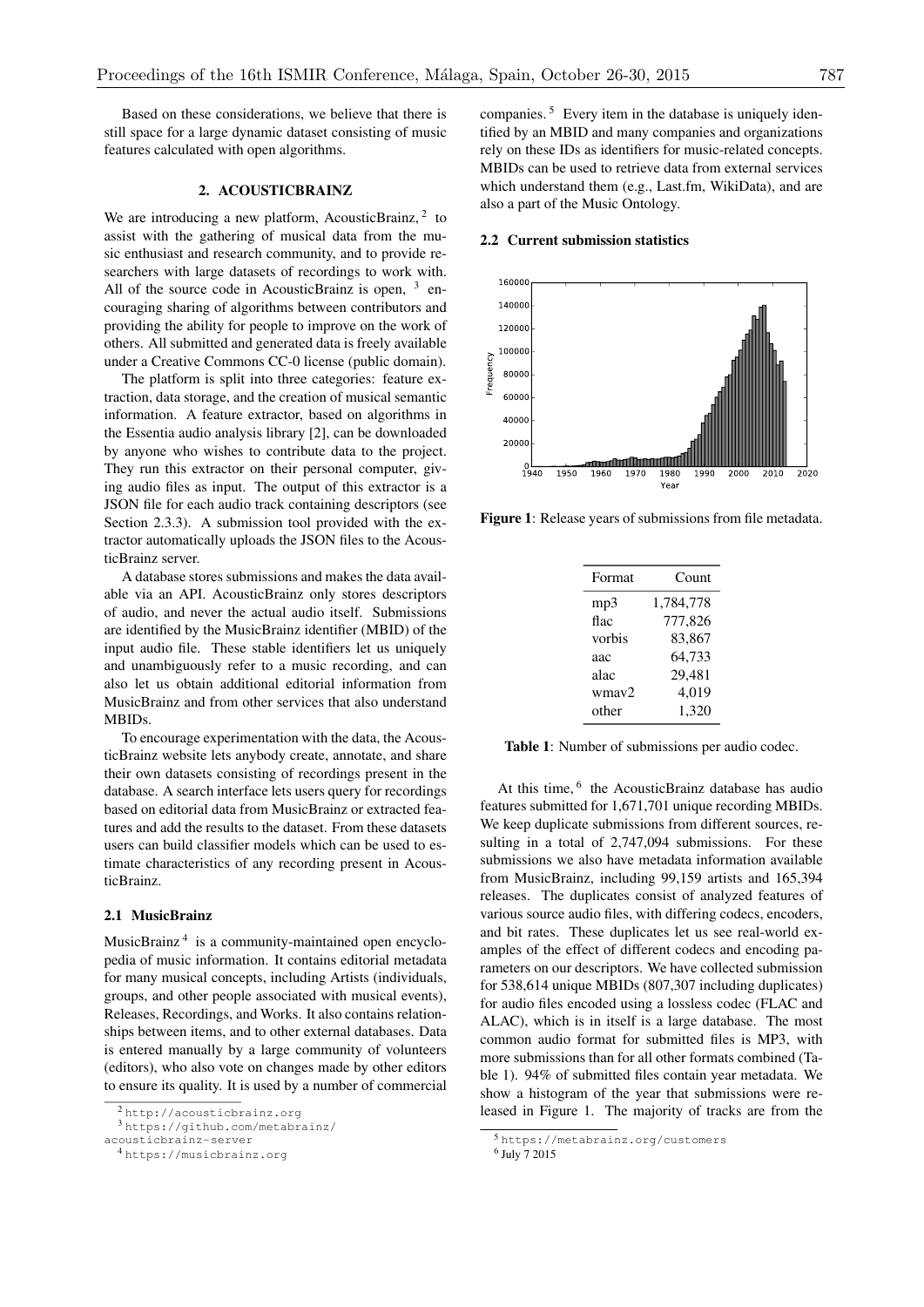1990s and first decade of the 2000s. As tracks submitted to AcousticBrainz require a MBID this distribution may also be reflective of the content in the MusicBrainz database. The current size of the database (containing all JSON file submissions) is approximately 118GB, split between 102GB of low-level data (average file size 40kB), and 12GB of high-level (file size 4kB).

| Tag              | Count   | Genre          | $\%$  |
|------------------|---------|----------------|-------|
| Rock             | 195,837 | Rock           | 41.15 |
| Pop              | 103.486 | Electronic     | 19.65 |
| Classical        | 90,231  | Pop            | 7.73  |
| Jazz.            | 88,702  | Jazz.          | 6.80  |
| Soundtrack       | 79,056  | Country        | 4.42  |
| Electronic       | 71,758  | Folk           | 3.83  |
| Metal            | 44,961  | Rhythm         | 3.61  |
| Other            | 42,706  | & blues        |       |
| Country          | 40,078  | <b>Blues</b>   | 2.86  |
| Alternative      | 35,900  | Hip Hop        | 2.23  |
| Alternative Rock | 35.525  | Classical      | 1.81  |
| Folk             | 32.108  | Asian          | 1.69  |
| Unknown          | 29,413  | Caribbean      | 1.63  |
| Punk             | 27,977  | & Latin        |       |
| Hip-Hop          | 24,083  | Ska            | 0.89  |
| <b>Blues</b>     | 23,276  | Avant-Garde    | 0.47  |
| Indie            | 21,709  | Easy Listening | 0.45  |
| Classic Rock     | 18,417  | Comedy         | 0.44  |
| Ambient          | 18,074  | African        | 0.28  |
| Industrial       | 17,816  | Other          | 0.09  |

(a) Genre as reported in file (b) Percentages of broad metadata. genre categories.

#### Table 2: Genre statistics.

We find genre metadata present for 1,908,251 submissions. The top 20 genre annotations account for 52.9% of the tags used in this subset. We show the list of these genres and their counts in Table 2 (a). We also compute percentages over 691,431 recordings (41.4% of total recordings in AcousticBrainz) annotated by genre using Last.fm tags and shown in Table 2 (b). To find these broad genre labels we look up a recording by its MBID and if this fails, by the artist and track title. Last.fm tags are ranked by the most commonly applied tag. We match highly ranking tags to popular music genres found in beets, a tool for identifying, tagging, and renaming audio files,  $<sup>7</sup>$ . If a match occurs</sup> as a more specific subgenre, we report it as this subgenre's parent genre. While this process is lossy (we don't match tags which are misspelled) and subjective (not everyone agrees on genres or subgenres), we believe it nonetheless gives a good overview of the contents of the database.

## 2.3 Architecture

The architecture of AcousticBrainz is presented in Figure 2. The community uses the feature extractor and submission tools to send music features extracted from audio to the server. The server stores this data (which we call "low-level" data) in a database and makes it available to the rest of the community. The community can also provide classifier models (designed using the tools we provide), for inferring information from this data (which we call "high-level" data). The high-level data is computed on the server without needing to access audio files. The community can moderate the models and the good ones are used to compute high-level data for all AcousticBrainz submissions.

#### *2.3.1 Feature extractor and submission tool*

We have created a music feature extractor using the Essentia library. <sup>8</sup> We use this library for computing features because it has been successfully used in a number of similar audio analysis applications, such as Freesound, and other commercial systems. We describe the features computed by the extractor in more detail in Section 2.3.3. We distribute this extractor, written in  $C_{++}$ , through our website  $9$ as a static binary for Windows, OSX, and Linux. We use a static binary because it lets us include the same version of all of our dependencies across all platforms.

The feature extractor runs at about  $20 \times$  real time, that is, a file with length 3 minutes takes 9–10 seconds to run (on an Intel i5 3.30GHz machine).

We have two clients to help the community compute features on their audio files and submit them to the AcousticBrainz server—A command-line tool written in Python, and a graphical interface written in C++ with QT. These clients automatically search for all audio files in a directory, compute their features, and send JSON files containing the features to the server using its API.

The submission tool only submits data which have been previously tagged with MBIDs. Software exists to match audio files on disk to Releases on MusicBrainz based on track lengths, file names, existing tags, and audio fingerprinting. It is possible that audio files will be tagged incorrectly, either due to user error or incorrect fingerprint matching, however we believe this to account for only a small amount of data submitted.

Each JSON file contains metadata identifying the version of the feature extractor used, including information about the exact version the source code (git commit hash) and also an increasing version number which we will change as we make incompatible changes to features in the future.

## *2.3.2 Server*

The features of submitted tracks are stored as JSON in a PostgreSQL database. The server interface is written in Python using the Flask web application framework. An API accepts requests from clients, filters exact duplicates (where the feature extractor outputs exactly the same content for two concurrent runs on the same file), and stores the results in the database. For privacy reasons, the server stores no identifying information about submitters.

Every 30 seconds the server starts a process to search for recent submissions. For these documents the server runs a feature extractor to obtain high-level descriptors for these files (Section 2.3.4). Once the high level computa-

<sup>7</sup> https://github.com/sampsyo/beets/blob/0c7823/ beetsplug/lastgenre/genres-tree.yaml

<sup>8</sup> http://essentia.upf.edu

<sup>9</sup> http://acousticbrainz.org/download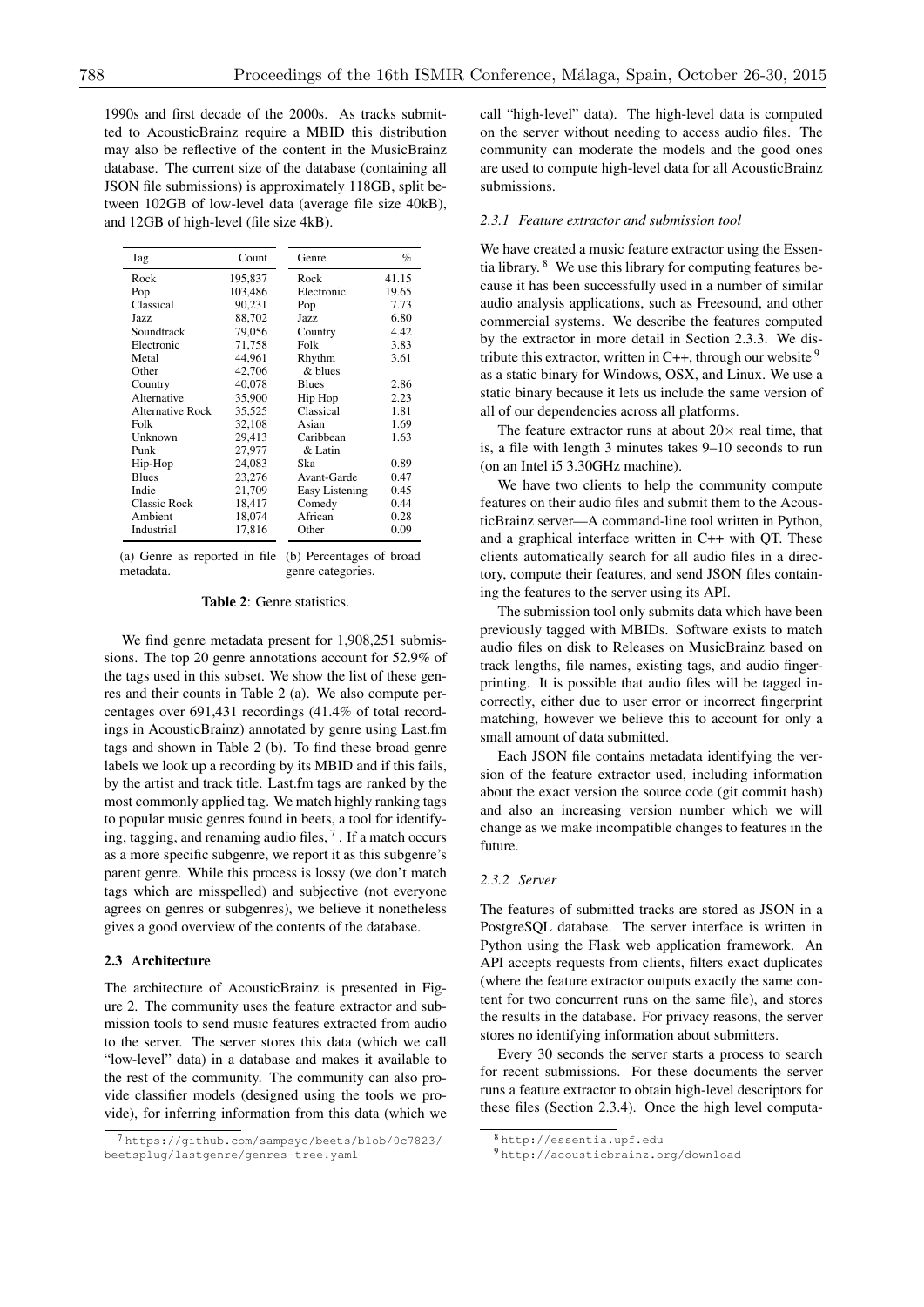

Figure 2: AcousticBrainz architecture.

tion process is complete, all of the data about the submitted track is made available to the community.

Once extracted features are made available we store all of the computed data and metadata collected from MusicBrainz in an ElasticSearch search server. This search system lets users perform queries such as finding all recordings with a particular attribute or attribute range (e.g., with a BPM between 110 and 120, or an estimated genre of jazz), or by filtering by some known metadata (such as all recordings by a particular artist).

All of the submitted and computed information is made available via the AcousticBrainz website and API. The website has a page for each submitted recording, outlining metadata, providing an overview of the low-level and high-level data, and linking to external sources, including a player to listen to the song if it is available on a public streaming service. The API gives access to the JSON documents that make up the low-level and high-level data, and access to the search interface. Documents are identified by their MBID. Groups of documents, for example all recordings in an album, can be downloaded by first getting the list of MBIDs from MusicBrainz.

## *2.3.3 Low-level music data*

Our feature extractor computes spectral, time-domain, rhythm, and tonal descriptors. They include features characterizing overall loudness, dynamics, and spectral shape of the signal, rhythm descriptors (including beat positions and BPM value), and tonal information (including chroma features, keys and scales). All descriptors are analyzed on a signal resampled to 44.1kHz sampling rate, summed to mono and normalized using replay gain. Many of the descriptors are computed across frames and are therefore summarized by their statistical distribution (we currently do not provide per-frame information). More detailed information about the low-level data, including references to the employed MIR and audio analysis algorithms, is provided in the official documentation for Essentia,  $^{10}$  or by reviewing the code.  $11$  An example of the output of the feature extractor can be seen on AcousticBrainz website.<sup>12</sup> We provide a list of music descriptors computed by the feature extractor and currently present in AcousticBrainz in Table 3.

## *2.3.4 High-level music data*

Low-level data submitted by the users opens possibilities to apply data mining and machine learning techniques across the whole AcousticBrainz collection, or subsets, without needing access to audio files. In particular these techniques may allow us to infer semantic annotation of music in terms of concepts used by people when describing music (e.g., genres, styles, moods, uses of music, instrumentation, etc.) Currently, AcousticBrainz provides tools for creating datasets to represent these types of concepts and train classifier models (see Section 3). The training process is done automatically using SVM classifiers (C-SVC with polynomial or RBF kernels). A training script finds optimal data preprocessing and SVM parameterization given a ground-truth dataset of low-level data in a grid search using 5-fold cross-validation. The details on the considered parameters can be found in the classification project template in the source code.  $13$  After moderation the resulting high-level data can be computed from the low-level data in the AcousticBrainz database.

Our current high-level data includes estimations done by classifiers pre-trained using a number of annotated col-

<sup>10</sup> http://essentia.upf.edu/documentation/

streaming\_extractor\_music.html

<sup>11</sup> https://github.com/MTG/essentia/tree/master/ src/examples

<sup>12</sup> http://acousticbrainz.org/data

<sup>13</sup> https://github.com/MTG/gaia/tree/master/src/ bindings/pygaia/scripts/classification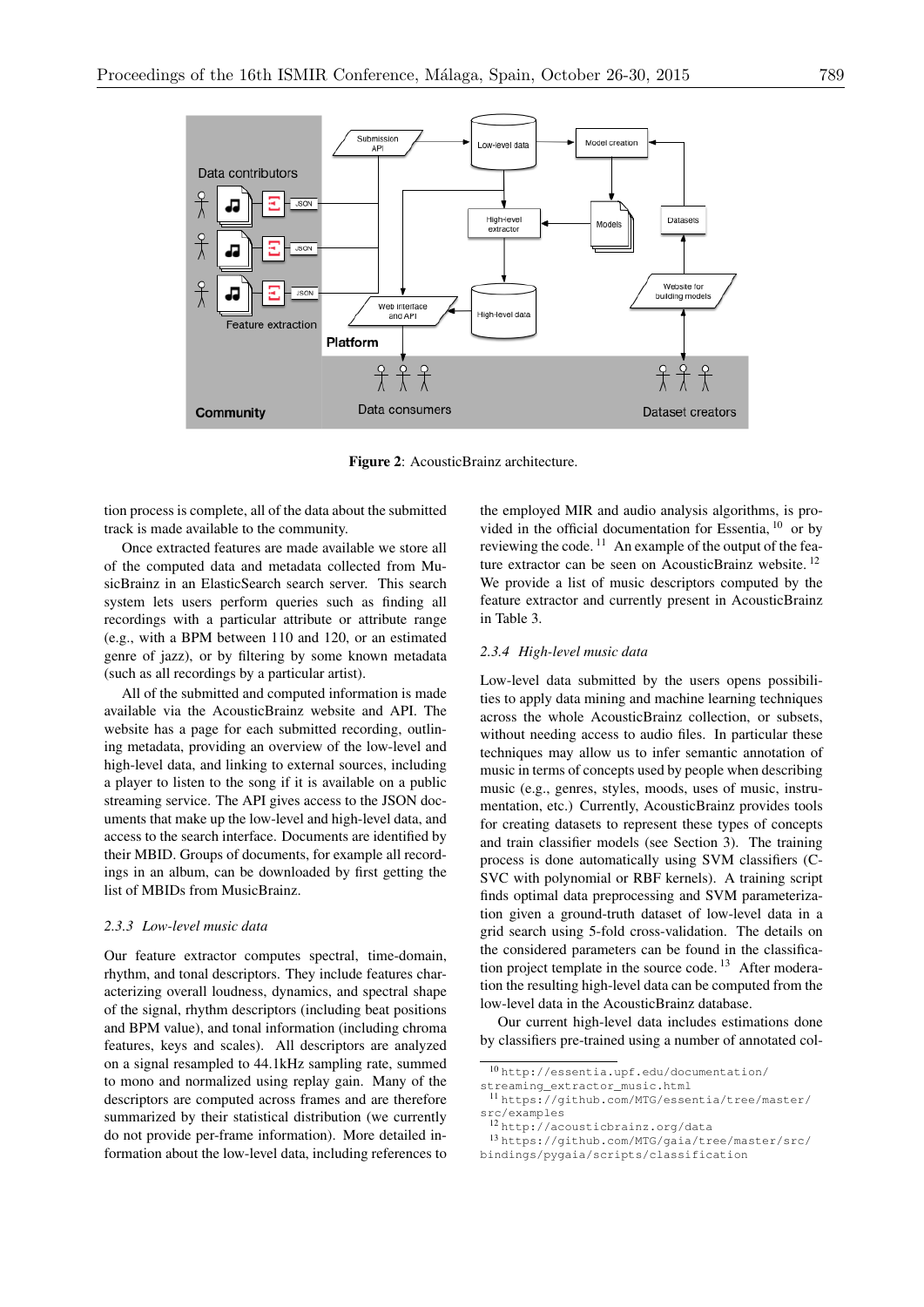| $low-level.*$                                                                                                                                                                                                                                                                                                                                                                                                                                                                                                                                                                                                                                                                | rhythm.*                                                                                                                                                                                                                          | $tonal.*$                                                                                                                                                                                                                                                                                                        |
|------------------------------------------------------------------------------------------------------------------------------------------------------------------------------------------------------------------------------------------------------------------------------------------------------------------------------------------------------------------------------------------------------------------------------------------------------------------------------------------------------------------------------------------------------------------------------------------------------------------------------------------------------------------------------|-----------------------------------------------------------------------------------------------------------------------------------------------------------------------------------------------------------------------------------|------------------------------------------------------------------------------------------------------------------------------------------------------------------------------------------------------------------------------------------------------------------------------------------------------------------|
| average loudness, dynamic complexity,<br>silence rate 20dB / 30dB / 60dB,<br>spectral centroid / kurtosis / spread / skewness / rolloff / decrease,<br>hfc, spectral strongpeak, zerocrossingrate,<br>spectral rms, spectral flux, spectral energy,<br>spectral energyband low / middle low / middle high / high,<br>barkbands, melbands, erbbands, mfcc, gfcc,<br>barkbands crest / flatness db / kurtosis / skewness / spread,<br>melbands crest / flatness db / kurtosis / skewness / spread,<br>erbbands crest / flatness db / kurtosis / skewness / spread,<br>dissonance, spectral entropy, pitch salience, spectral complexity,<br>spectral contrast coeffs / valleys | beats position, beats count,<br>bpm,<br>bpm histogram first peak bpm /<br>spread / weight,<br>bpm histogram second peak bpm /<br>spread / weight,<br>beats loudness.<br>beats loudness band ratio.<br>onset rate.<br>danceability | tuning frequency,<br>hpcp, thpcp,<br>hpcp entropy,<br>key key, key scale, key strength,<br>chords strength,<br>chords histogram,<br>chords changes rate, chords number<br>rate.<br>chords key, chords scale,<br>tuning diatonic strength,<br>tuning equal tempered deviation,<br>tuning nontempered energy ratio |

Table 3: Descriptors extracted by Essentia's music extractor v1.0 currently present in AcousticBrainz. The descriptors are grouped according to the namespaces within the music extractor's output.

| Name               | Source                                      | Type                                | Size                                              |
|--------------------|---------------------------------------------|-------------------------------------|---------------------------------------------------|
| genre dortmund     | Music Audio Benchmark Data Set [5]          | Genre                               | 1886 track excerpts, 46-490 per genre             |
| genre rosamerica   | In-house $[4]$                              | Genre                               | 400 tracks, 50 per genre                          |
| genre tzanetakis   | GTZAN Genre Collection [11]                 | Genre                               | 1000 track excerpts, 100 per genre                |
| genre electronic   | In-house                                    | Electronic music subgenres          | 250 track excerpts, 50 per genre                  |
| mood acoustic      | In-house $[8]$                              | Sound (acoustic, non-acoustic)      | 321 full tracks + excerpts, 193/128 per class     |
| mood electronic    | In-house $[8]$                              | Sound (electronic, non-electronic)  | 332 full tracks + excerpts, $164/168$ per class   |
| timbre             | In-house                                    | Timbre colour (dark, bright)        | 3000 track excerpts, 1500 per class               |
| tonal atonal       | In-house                                    | Tonality (tonal/atonal)             | 345 track excerpts, 200/145                       |
| danceability       | In-house                                    | Danceability                        | 306 full tracks, 124/182 per class                |
| ismir04 rhythm     | ISMIR2004 Rhythm Classification Dataset [3] | Ballroom music dance styles         | 683 track excerpts, 60-110 per class              |
| voice instrumental | In-house                                    | Voice/instrumental music            | 1000 track excerpts, 500 per class                |
| gender             | In-house                                    | Gender in vocal music (male/female) | 3311 full tracks, 1508/1803 per class             |
| mood happy         | In-house $[8]$                              | Mood (happy, non-happy)             | $302$ full tracks + excerpts, $139/163$ per class |
| mood sad           | In-house $[8]$                              | Mood (sad, non-sad)                 | 230 full tracks + excerpts, 96/134 per class      |
| mood aggressive    | In-house $[8]$                              | Mood (aggressive, non-aggressive)   | $280$ full tracks + excerpts, $133/147$ per class |
| mood relaxed       | In-house $[8]$                              | Mood (relaxed, non-relaxed)         | 446 full tracks $+$ excerpts, 145/301 per class   |
| mood party         | In-house $[8]$                              | Mood (party, non-party)             | 349 full tracks $+$ excerpts, 198/151 per class   |
| moods mirex        | MIREX Audio Mood Classification Dataset [6] | Mood (5 clusters)                   | 269 track excerpts, 60-110 per class              |

Table 4: Music collections used for training high-level classifier models currently included in AcousticBrainz.

lections, some of which are commonly used in MIR (Table 4). These datasets pre-date the AcousticBrainz platform and so some of them are not yet open to inspection. We anticipate that the community can help to build better classifiers using the low-level data already submitted to AcousticBrainz.

The evaluation metrics obtained from training our current models <sup>14</sup> show promising results. However, the accuracy and reliability of our current high-level data is under doubt, as little research on the portability of such models to the large scale has been done within MIR. We see the design of new classifier models using AcousticBrainz data as an attractive challenge for MIR researchers and we anticipate AcousticBrainz to become a platform for building classifiers on larger collections created and annotated by the community using the tools we provide (see Section 3). The high-level data within AcousticBrainz will be constantly updated using the improved classifier models proposed by the community.

## 3. BUILDING ANNOTATED DATASETS

We have developed an interface which lets users create datasets, comprised of a name, a list of classes, and a list of instances for each class. These instances refer to recordings in the AcousticBrainz database, and so are referred to by MBID. MBIDs can be chosen manually, or added as the result of a search query for all recordings matching given criteria. To assist in the inspection of datasets, metadata of these recordings from MusicBrainz is also shown. Users can create these datasets individually or collaborate together to suggest classes, class boundaries, and content. We currently limit our interest to classification problems, though we see future value in allowing users to create other kinds of annotated datasets such as collections of singular types of data (e.g., music from a specific culture), userdefined lists of recordings, or sets of recordings with a freeform annotations including tags.

Once a dataset has been created, a user can choose to generate a model representing the dataset. This model is trained using the same training script used to generate our existing models (Section 2.3.4). We report to the user the accuracy of the model, giving them the chance to share the results with the wider community, or continue improving the model (Figure 3).

Once a model has been created and approved by the community we can choose to process all existing low-level data with this model in order to make these new estimations available for the community. We are able to compute high-level data at a rate of about 1000/minute using a sin-

<sup>14</sup> http://acousticbrainz.org/data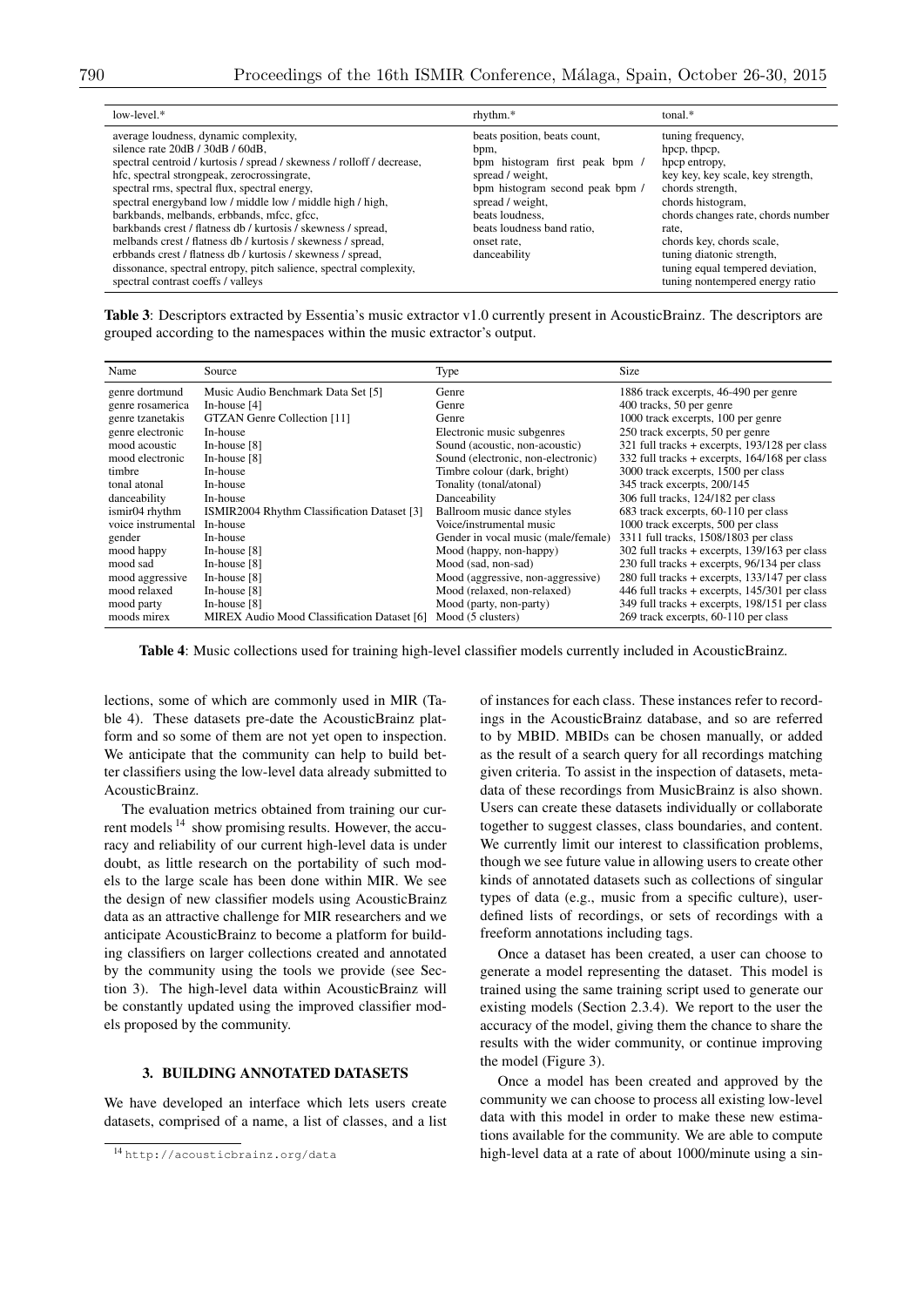

Figure 3: Results of a classification. The user can choose to continue working on improving the classifier accuracy, or submit it to the community.

gle core, and so anticipate that recomputing the dataset at its current size will only take a few days. As the dataset grows the task can be parallelized over many machines.

# 4. CHALLENGES AND FUTURE WORK

To keep our low-level data at the level of the state of the art in MIR, we will continue to release updates to the feature extractor, and we also encourage participation in this process. Because we rely on the good will of the community to run this extractor on their audio collections we face a tradeoff between the frequency of updates and their willingness to run the extractor. We anticipate that we could release an update once or twice a year, increasing the number and quality of the features. Our high-level data will also be under constant improvement. We hope that the system that we have developed will foster collaboration to build better annotations of musically useful concepts.

Other datasets, such as the MSD contain more detailed features than those which we compute for our low-level data. The continual testing and improvement and integration of new algorithms will allow us to close this gap of feature content. Since we rely on contributions by the community, we may be missing some popular music. Continuing to solicit requests will ensure we have as broad a coverage as possible. While soliciting audio features we have to ensure that incorrect submissions are not made, either maliciously or due to incorrect metadata. We are developing a technique to determine if two submissions are identical based on their features.

Updating the feature extractor and classifier models implies compatibility problems with our data. As our submitted data includes information about the version of the extractor used to compute it, we can determine if two pieces of data computed by different versions of the feature extractor are compatible. We are compiling a dedicated audio collection to perform tests with different extractor versions and estimate the differences in feature values. These tests can also help us to assess the robustness of music features present in low-level data, the identification of which is a challenging task [12]. To take advantage of as much data as possible, we will not discard old submissions from our database when a new extractors are released. High-level data will be updated with respect to low-level data when possible. Improvements to the collection creation interface on the AcousticBrainz website will let us build datasets to use with other machine learning techniques.

We expect that the data provided by AcousticBrainz will be useful to both the MIR community and others interested in this type of data. In exchange we need the AcousticBrainz community to help in expanding the dataset and improving its quality. The interest in our platform became apparent directly after its launch when we were able to obtain features for 500,000 files in less than 3 weeks, building up to over 2.7 million submissions. The continued support of providing features and collaborating on data collection projects will ensure the success of this project.

# 5. ACKNOWLEDGEMENTS

This research has been partially funded by the CompMusic (ERC 267583) and SIGMUS (TIN2012-36650) projects The authors would like to thank the entire MusicBrainz community and the members of the AcousticBrainz community who helped to test the feature extractor and contribute data to the project.